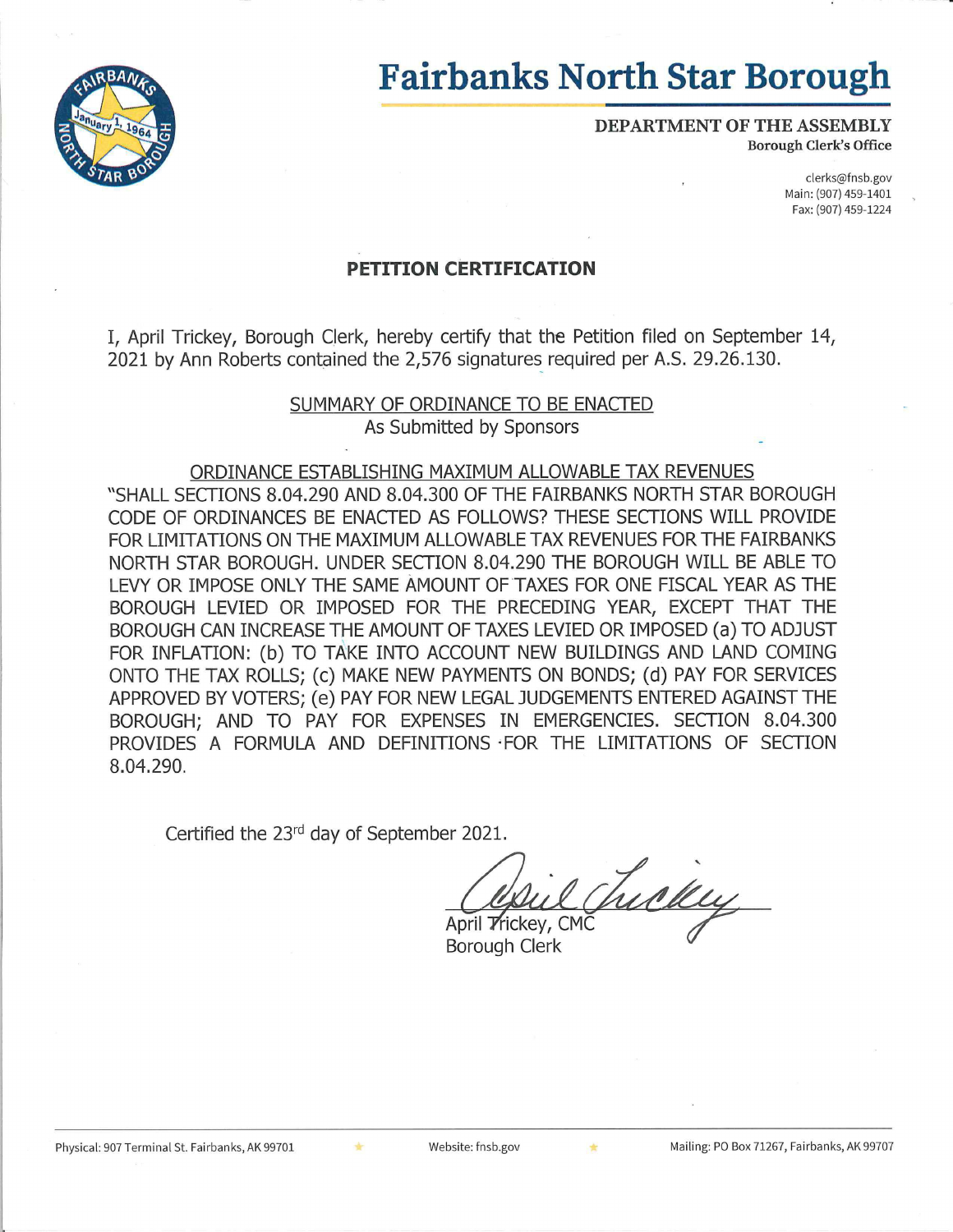#### SUMMARY OF ORDINANCE TO BE ENACTED As Submitted by Sponsors

#### ORDINANCE ESTABLISHING MAXIMUM ALLOWABLE TAX REVENUES

"SHALL SECTIONS 8.04.290 AND 8.04.300 OF THE FAIRBANKS NORTH STAR BOROUGH CODE OF ORDINANCES BE ENACTED AS FOLLOWS? THESE SECTIONS WILL PROVIDE FOR LIMITATIONS ON THE MAXIMUM ALLOWABLE TAX REVENUES FOR THE FAIRBANKS NORTH STAR BOROUGH. UNDER SECTION 8.04.290 THE BOROUGH WILL BE ABLE TO LEVY OR IMPOSE ONLY THE SAME AMOUNT OF TAXES FOR ONE FISCAL YEAR AS THE BOROUGH LEVIED OR IMPOSED FOR THE PRECEDING YEAR, EXCEPT THAT THE BOROUGH CAN INCREASE THE AMOUNT OF TAXES LEVIED OR IMPOSED (a) TO ADJUST FOR INFLATION: (b) TO TAKE INTO ACCOUNT NEW BUILDINGS AND LAND COMING ONTO THE TAX ROLLS; (c) MAKE NEW PAYMENTS ON BONDS; (d) PAY FOR SERVICES APPROVED BY VOTERS; (e) PAY FOR NEW LEGAL JUDGEMENTS ENTERED AGAINST THE BOROUGH; AND TO PAY FOR EXPENSES IN EMERGENCIES. SECTION 8.04.300 PROVIDES A FORMULA AND DEFINITIONS FOR THE LIMITATIONS OF SECTION 8.04.290.

## ORDINANCE AS SUBMITTED BY SPONSORS

\_\_\_\_\_\_\_\_\_\_\_\_\_\_\_\_\_\_\_\_\_\_\_\_\_\_\_\_\_\_\_\_\_\_\_\_\_\_\_\_\_\_\_\_\_\_\_\_\_\_\_\_\_\_\_\_\_\_\_\_\_\_\_\_\_\_\_\_\_\_\_\_\_\_\_\_\_\_\_\_\_\_\_\_\_\_\_\_\_\_\_\_\_\_\_\_\_\_\_\_\_\_\_\_\_\_\_\_

#### AN ORDINANCE THAT LIMITS THE AMOUNT OF BOROUGH TAX THAT CAN BE LEVIED

BE IT ORDAINED:

Section 1. Classification. Sections 8.04.290 and 8.04.300 below are of a general and permanent nature and shall become a part of the code of the Fairbanks North Star Borough.

Chapter 8.04

### ORDINANCE ESTABLISHING MAXIMUM ALLOWABLE TAX REVENUES

Sections:

8.04.290 Total amount of borough tax that can be levied or imposed.<br>8.04.300 Computation of maximum allowable tax revenues. Computation of maximum allowable tax revenues.

8.04.290 Total amount of borough tax that can be levied or imposed:

A. Except as provided in this section, the total amount of municipal tax that can be levied or imposed during a fiscal year shall not exceed the total amount approved by the borough assembly for the preceding year by more than a percentage determined by adding the percentage increase in the Consumer Price Index for Fairbanks (or the Federal Consumer Price Index for Anchorage if there is none available for Fairbanks) from the preceding fiscal year.

B. The limitations set forth in subsection (A) of this section do not apply to the following:

- 1. Tax on new construction or property improvements which occur during the current fiscal year;
- 2. Any appropriation made to pay or secure payment of principal and/or interest on bonds;
- 3. Taxes required to fund services authorized by voter approved ballot issues;
- 4. Funding of new judgements entered against the Fairbanks North Star Borough;

5. Special appropriations necessary on an emergency basis to fund unavoidable expenses ensuring the public peace, health or safety.

C. The Borough Assembly shall use the formula and definitions for computation of the total amount of borough tax that can be levied or imposed by applying the provisions of FNSBC 8.04.300 and shall, by May 31st of each fiscal year, publish its calculations showing these computations for each taxing jurisdiction.

8.04.300 Computation of maximum allowable tax revenues:

The maximum tax revenue allowed under FNSBC 8.04.290 is computed for the next fiscal year as follows:

A. Formula. The formula for the computation of maximum allowable tax revenue is  $(A-B) + D + F = G$ , where: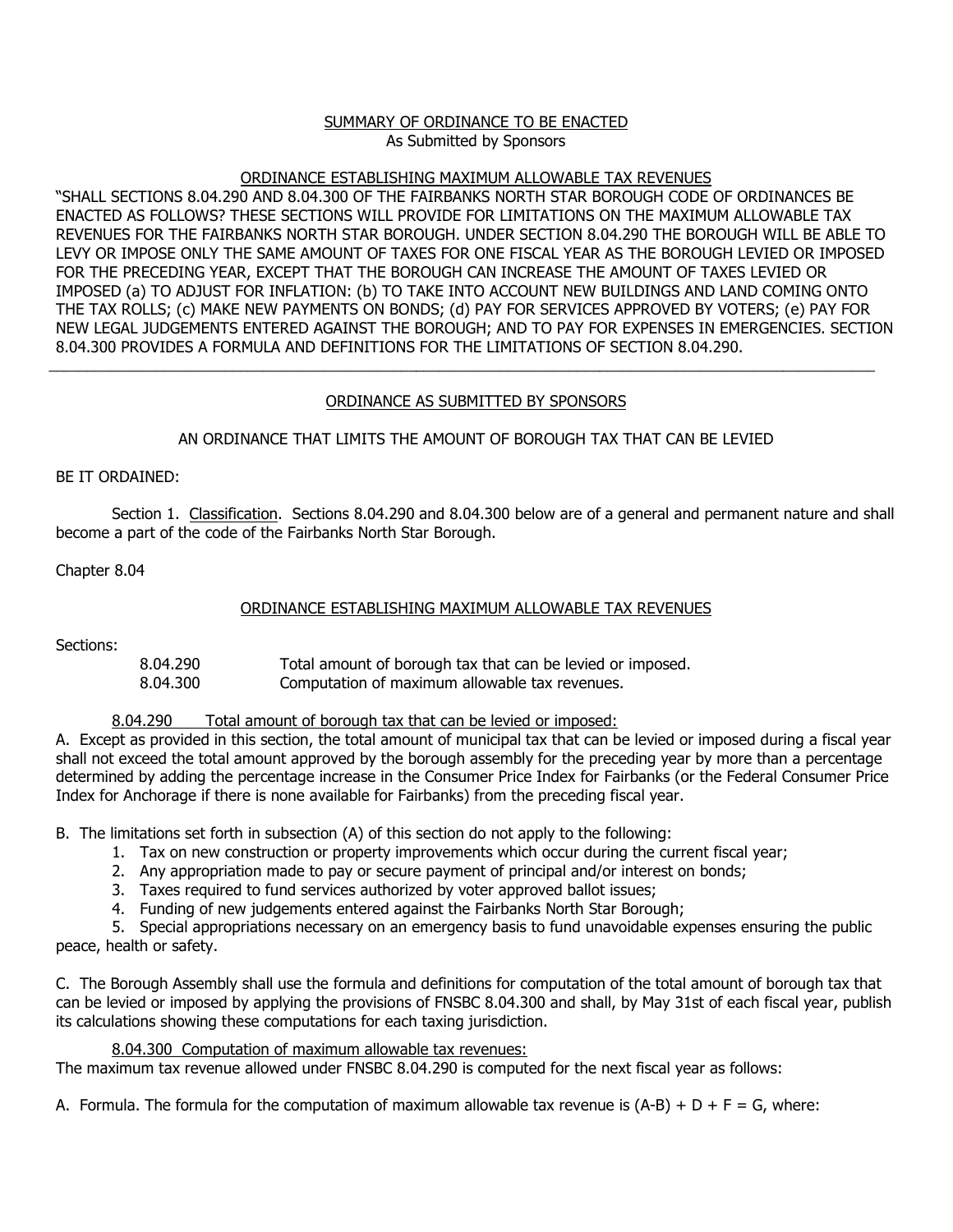1. "A" equals the amount of tax revenue derived from actual taxes levied on taxable real property in each taxing jurisdiction in the current fiscal year and all other tax revenues;

2. "B" equals the amount of the actual payment of principal and interest on bonds made in the current fiscal year, less actual state reimbursement for school construction debt;

- 3. "D" is product of the percentage change in the Consumer Price Index for All Urban Consumers (CPI-U) for Fairbanks, Alaska (or for Anchorage, Alaska if not available for Fairbanks) during the prior fiscal year (CPI) and the net taxes levied (A-B) in the current fiscal year;
- 4. "F" equals the total amount of all exclusions under FNSBC 8.04.290(B), and is the sum of all the following:
	- F.1 The taxes on new construction or property improvements equal the projected tax revenue from the value of that new construction or property improvements, computed by multiplying the tax rate applied to properties in that taxing jurisdiction during the current fiscal year by the assessed value of the new construction and property improvements;

F.2 The principal and interest due in the next fiscal year on bonds, less state reimbursement for school construction debt, plus any over-adjustment or under-adjustment to actual reimbursement from the current year;

- F.3 Taxes to provide voter-approved services;
- F.4 Taxes for new judgements;
- F.5 Special appropriations necessary on an emergency basis.

B. The point in time to use for the proper calculation of allowable property tax mill rates, for all taxing jurisdictions, shall be the next tax rolls as certified by the borough assessor on July 1st of each year. This specific point in time shall be utilized for both the figures in the prior year and the current year.

C. As used in FNSBC 8.04.290 and this section, the following definitions apply:

"Current fiscal year" is the fiscal year during which the next fiscal year budget is prepared;

"Emergency" is the imminent threat of or the occurrence of widespread damage, injury, or loss of life resulting from any natural or man-made cause, including, but not limited to, fire, explosion, flood, earthquake, landslide, mud slide, volcanic activity, avalanche, weather conditions, epidemic, blight, infestation, riot, loss of public utilities, shortage of food, water, fuel or clothing, or the accidental release or discharge of toxic substances or hazardous substances. "Emergency" does not include appropriations for the normal operations of a service area or the Department of Emergency Operations;

"Fiscal year" means the fiscal year (July 1st through June 30th) for the Fairbanks North Star Borough;

"New construction or property improvements" means any improvement which generates a taxable value not on the tax roll for the current assessment year, including but not limited to:

- 1. Construction which increases the value of the property,
- 2. Any change in the status of land.

"New judgement" means the judgement reserved sufficient to cover the total cost of all judgements and arbitration awards during the next fiscal year, including:

- 1. Principal, interests, fees and costs;
- 2. Additional services which may be required by a court order.

"Next fiscal year" is the fiscal year following the current fiscal year and for which the new budget is being prepared;

"Prior fiscal year" is the fiscal year immediately preceding the current fiscal year;